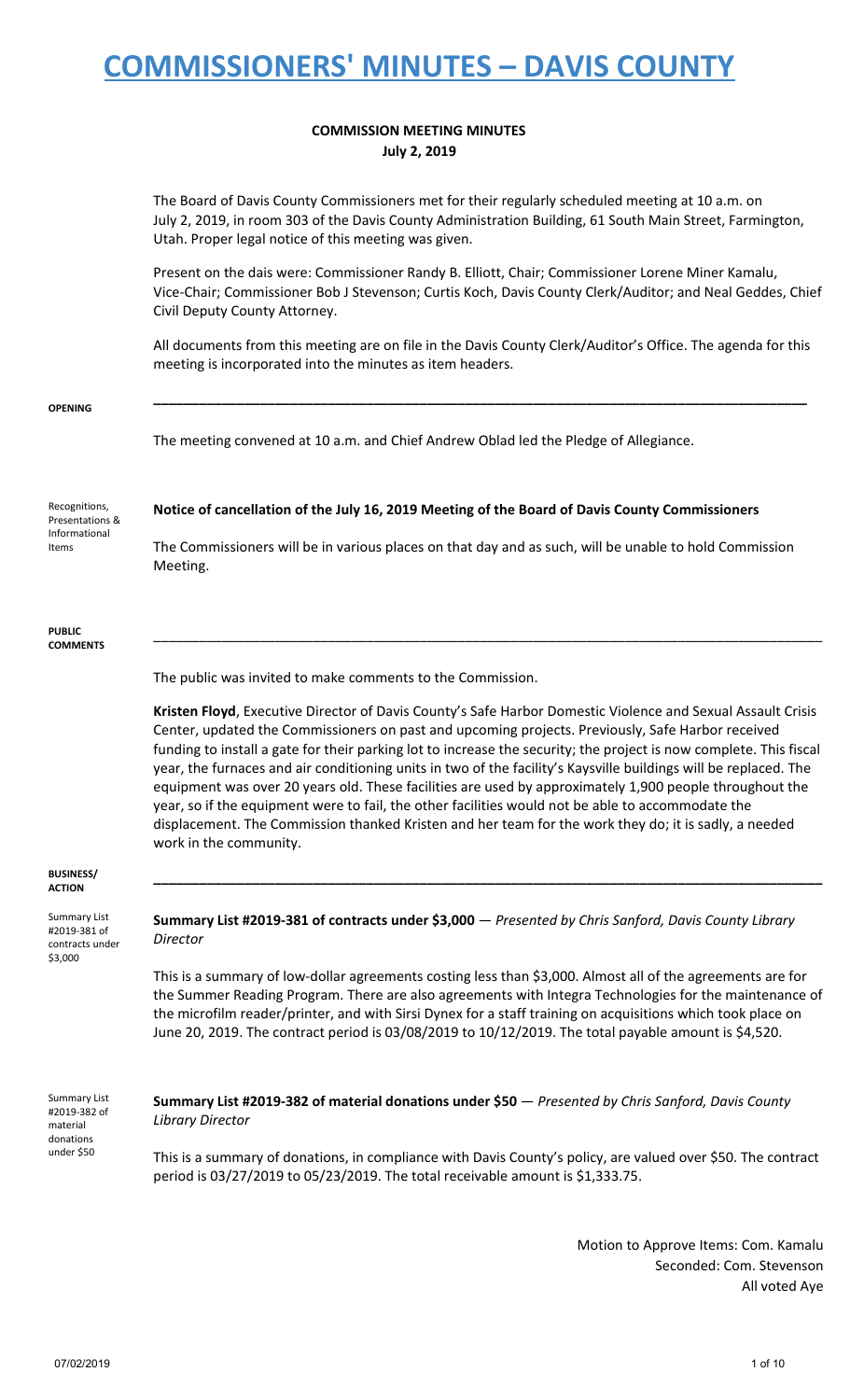Agreement #2019-383 with Nationwide Expos for rental space for Spring Home Show

**Agreement #2019-383 with Nationwide Expos for rental space for Spring Home Show** — *Presented by Mike Moake, Davis County Legacy Events Center Marketing & Events Coordinator*

This is for the Nationwide Expo's Spring home show which will be held at the Legacy Events Center. The Events Center is excited to have Nationwide Expos returning. The contract period is 02/19/2020 to 02/23/2020. The receivable amount is \$4,980.

> Motion to Approve: Com. Stevenson Seconded: Com. Kamalu All voted Aye

Amendment #2015-330-E with the Utah Attorney General's Office for FY2020 funding for the Children's Justice Center

**Amendment #2015-330-E with the Utah Attorney General's Office for fiscal year (FY) 2020 funding for the Children's Justice Center** — *Presented by Tanya Perkins, Davis County Children's Justice Center Director*

This amendment is the last for the five-year contract. The receivable amount is the exact amount received last year. The contract period is 07/01/2015 to 06/30/2020. The receivable amount is \$201,591.

> Motion to Approve: Com. Kamalu Seconded: Com. Stevenson All voted Aye

Recommendati on #2019-384 to appoint Julia Bentley to the Senior Services Advisory Board **Recommendation #2019-384 to appoint Julia Bentley to the Senior Services Advisory Board** — *Presented by Kristy Cottrell, Davis County Senior Services Deputy Director*

Kristy invited Julia Bentley from the Alzheimer's Association to join her at the podium. This request is to appoint Julia as a member of the Senior Services Advisory Council. Julia introduced herself by saying she is a regional manager for the Alzheimer's Association. Recently, the organization went through a restructuring to better serve the needs of the adult population living with Alzheimer's and other dementias outside of the Salt Lake area. The contract period is 07/09/2019 to 07/01/2022.

> Motion to Approve: Com. Stevenson Seconded: Com. Kamalu All voted Aye

Summary List #2019-385 with multiple agencies to provide for direct purchase of needed in-home services

**Summary List #2019-385 with multiple agencies to provide for direct purchase of needed in-home services for Davis County clients** — *Presented by Brian Hatch, Davis County Health Director*

This is a summary list of 34 agencies the Health Department contracts with to provide services for the alternative and caregiver programs. The agreements are payables, but the amounts vary based on the services provided; the beginning and end dates are the same. The agencies and their services are:

- Acorn Care LLC dba Homewatch CareGivers for personal care services
- Alert Utah/Choice Home for personal care and medical services
- Applegate HomeCare and Hospice for home health services
- Apple Tree Layton, LP for adult day care services
- Ashnell Homecare LLC dba Home Instead Senior Care for personal senior care services
- At Home Care for Seniors for homemaking services
- Avamere Home Health Care LLC and Northwest Hospice LLC dba Signature Healthcare at Home for home health, hospice, and private duty services
- Brightwork for adult day care services
- Canyon Home Care and Hospice for home care and personal care services
- Caregiver Support Network for home health, hospice, and personal care services
	- Comfort Keepers for home care services
	- Community Nursing Services for home health services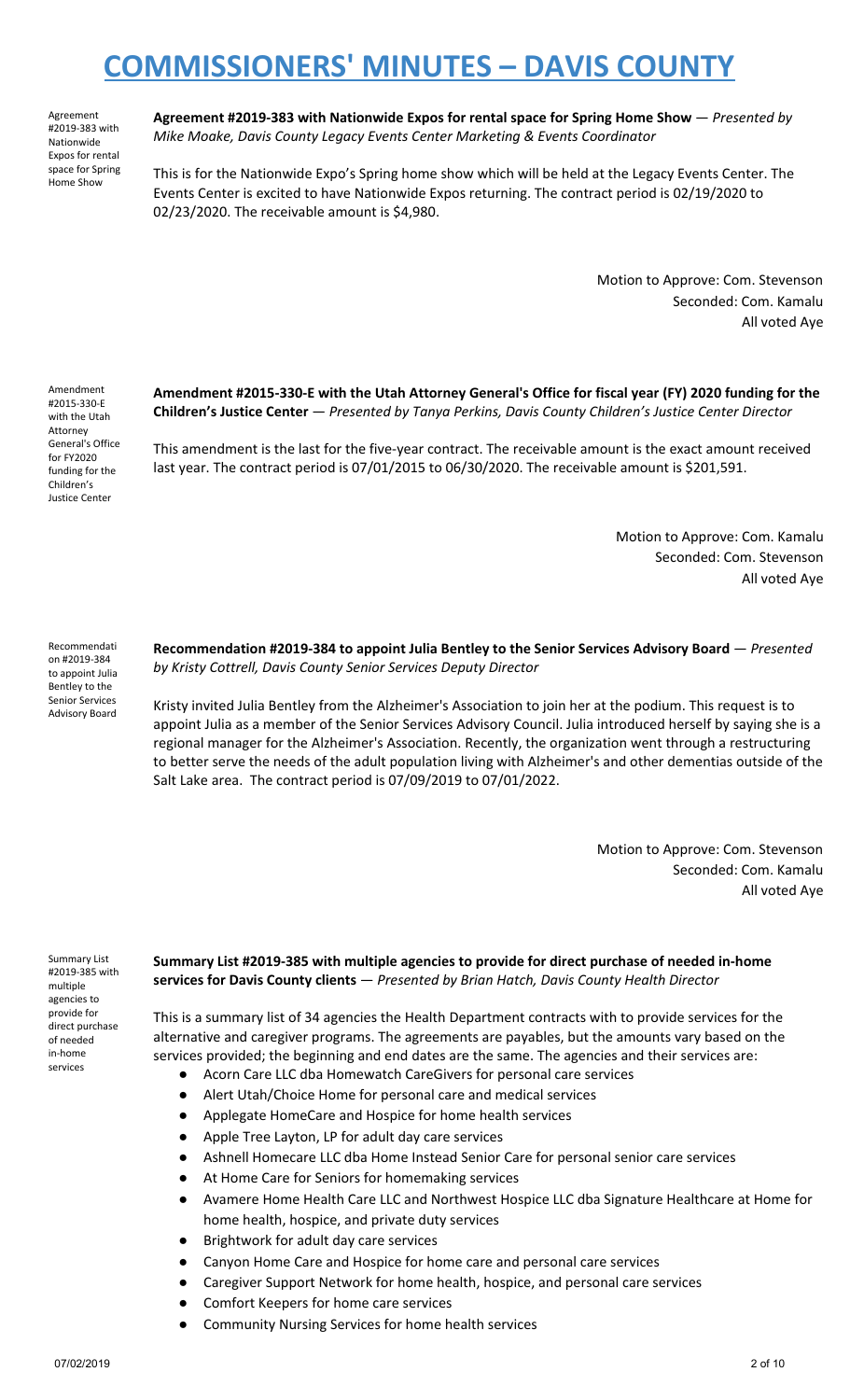- Connect America.com LLC for personal care services
- Critical Signal Technologies, Inc for personal care and medication reminder systems services
- Dignith [Dignity]Home Health of Utah for home health services
- Everest Home Health and Hospice for home health and hospice services
- Home Helpers of Northern Utah for in-home services
- Kal Medical Suppliers, Inc. for medical supplier services
- Lifeline Systems Company for personal care and personal medical devices services
- Live Life Alarms LLC for personal care services
- MedScope America Corporation for personal care services
- Mytrex, Inc. dba Rescue Alert for personal care services
- Platinum Venture Group for durable medical equipment (DME) personal medical devices services
- PurFood, LLC dba Mom's Meals NourishCare for home delivered meals services
- Red Rock Medical Supply for personal medical devices services
- Right at Home of Davis and Weber County for personal care services
- R.I.T.E.S. Inc for senior in-home care services
- Rocky Mountain Care in Clearfield for skilled nursing facility services
- Rocky Mountain Personal Care for personal care services
- South Davis Home Health and Hospice for home health services
- Steri-Clean Utah for chore services
- Suzy's Senior Companion Service for home care services
- Tender Care Home Health and Hospice for in-home services
- Valued Relationships, Inc for personal care services

The contract period is 07/01/2019 to 06/30/2021. The payable amounts vary with services provided - see the individual contracts for exact amounts.

> Motion to Approve: Com. Kamalu Seconded: Com. Stevenson All voted Aye

Agreement #2019-386 with the Utah State Archives and Historical Records Advisory Board funds to be used for the preservation of Davis County records

**Agreement #2019-386 with the Utah State Division of Archives and Records Services for Utah State Archives and Historical Records Advisory Board funds to be used for the preservation of Davis County records** — *Presented by Rebecca Abbott, Davis County Records Manager*

Rebecca invited Becky Wright, Davis County Archive Specialist, to the podium since she is the person who submitted the grant. In the past, the Records Division has applied for this grant but it was never awarded. Rebecca explained the grant is from the Utah State Archives and Historical Records Advisory Board. The funds, including the 50 percent local match, will be used to put all the marriage licenses, and oaths and bonds into archival folders and boxes to better protect the documents. The contract period is 07/15/2019 to 06/26/2020. The receivable amount is \$1,174.95.

> Motion to Approve: Com. Kamalu Seconded: Com. Stevenson All voted Aye

Change Order #2018-546-H with R & O Construction for Syracuse Remodel and Expansion project

**Change Order #2018-546-H with R & O Construction for Syracuse Remodel and Expansion project** — *Presented by Mack McDonald, Davis County Facilities Director*

This is the sixth change order for the Syracuse Library remodel. With this new change order, 54 percent of the contingency fund has been used. Still on the project is a substantial credit, over \$6,000, that will be redeemed later. Specifically, this change order adjusts the building's metal framework to improve the aesthetics of the children's area and increases the conduit line's size from a three-quarters inch line to a four-inch line to accommodate future upgrades. Mack added that over the course of the project, over \$43,000 of change orders have been voided and it has been a large team effort to keep the costs low without sacrificing the building's quality and functionality. Overall, there are 64 days left until substantial completion of the project. There will be a few more change orders as well as a \$2,500 credit for weather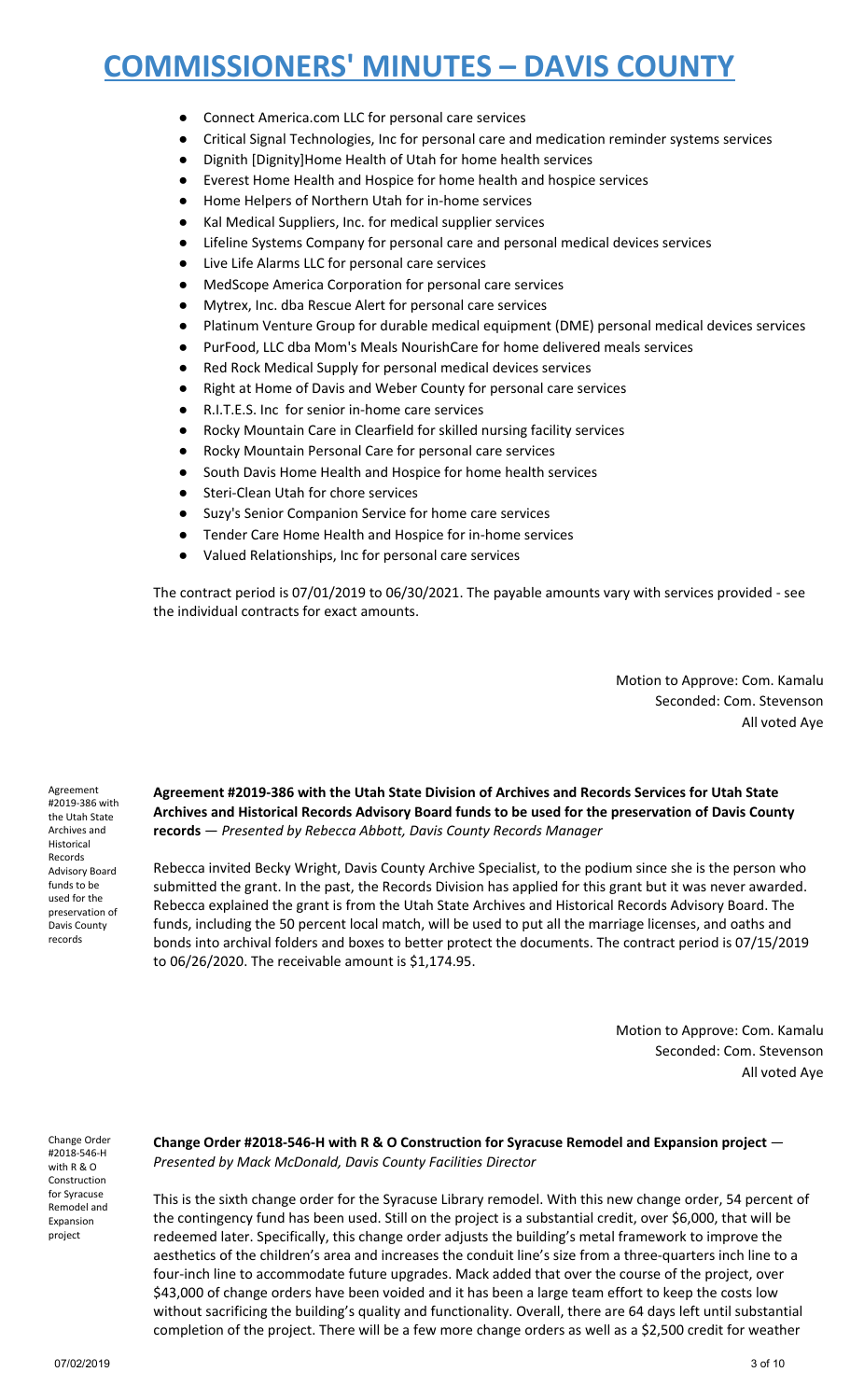delays. As a general update, the interior painting is complete, and the drop in ceilings, site work, and landscaping are in process. Mack appreciates the patience with this project and reminded the Commissioners the change orders are being brought before the Commission to manage the project's budget better. The contract period is 11/13/2018 to 12/31/2020. The payable amount is \$6,854.36.

> Motion to Approve: Com. Stevenson Seconded: Com. Kamalu All voted Aye

Amendment #2011-351-B with ConvergeOne for maintenance of Avaya v8 upgrade

**Amendment #2011-351-B with ConvergeOne for maintenance of Avaya v8 upgrade** — *Presented by Mark Langston, Davis County Information Systems Director*

ConvergeOne is a contractor and representative for the County's Avaya phone system. This three-year agreement updates the maintenance of the phones. The contract period is 07/02/2019 to 07/02/2022. The payable amount is \$68,344.

Agreement #2019-387 with Cache Valley Electric (CVE) Technologies for licensing of Citrix Software

**Agreement #2019-387 with Cache Valley Electric (CVE) Technologies for licensing of Citrix Software** — *Presented by Mark Langston, Davis County Information Systems Director*

This is a three-year agreement for the Citrix program's software licensing package. The County will be increasing the number of licenses from 30 to 50, due to the increase of off-site users. Cache Valley Electric is the software provider. The agreement's amount has been budgeted for the next three years. The contract period is 07/02/2019 to 07/02/2022. The payable amount is \$12,161.50 annually, for a total of \$36,484.50.

> Motion to Approve Items: Com. Stevenson Seconded: Com. Kamalu All voted Aye

Agreement #2019-388 with West Wind Litho for the cost of printing 4,000 Davis County trail maps

**Agreement #2019-388 with West Wind Litho for the cost of printing 4,000 Davis County trail maps** — *Presented by Jessica Merrill, Davis County Tourism Deputy Director*

This agreement is to print 4,000 Davis County trail maps. The maps highlight the biking and hiking trails and are provided for community and tourist use. Each map's printing run provides enough for a year. After which point, the map is updated before being printed again, thus providing a current edition for users. It is designed by the County with an agency and is available digitally as well as being strategically placed in stores and hotels. The contract period begins 06/25/2019. The payable amount is \$2,657.

Agreement 2019-389 with The Salt Project for promotion of Davis County attractions and lodging via Instagram, website, and blogging

**Agreement #2019-389 with The Salt Project for promotion of Davis County attractions and lodging via Instagram, website, and blogging** — *Presented by Jessica Merrill, Davis County Tourism Deputy Director*

This is an advertising opportunity with the Utah influencer called The Salt Project. The Salt Project is comprised of two Davis County families, four adults and nine children, who travel Utah highlighting what to do in each location as part of their "Stay-cation of Utah" campaign. They have about 27,000 followers on social media and will be showcasing Davis County beginning on July 11. They will namely be visiting the FunPlex, Cherry Hill, and local restaurants. Majority of the associated venue expenses have been donated, so the contract primarily covers The Salt Project's fee to post and write the stories. The advantage of using them is not only to bring awareness to their followers, but it also provides content the County will be able to use. Studies have recently shown that organic ads, like what The Salt Project creates, are more effective than paid advertisements. The contract period is 06/27/2019 to 07/31/2019. The payable amount is \$5,000.

Ratify Amendment #2019-15-A from State of

**Ratify Amendment #2019-15-A from State of Utah Governor's Office of Economic Development (GOED) for the appropriation of funds for the Web.com golf tournament** — *Presented by Jessica Merrill, Davis County Tourism Deputy Director*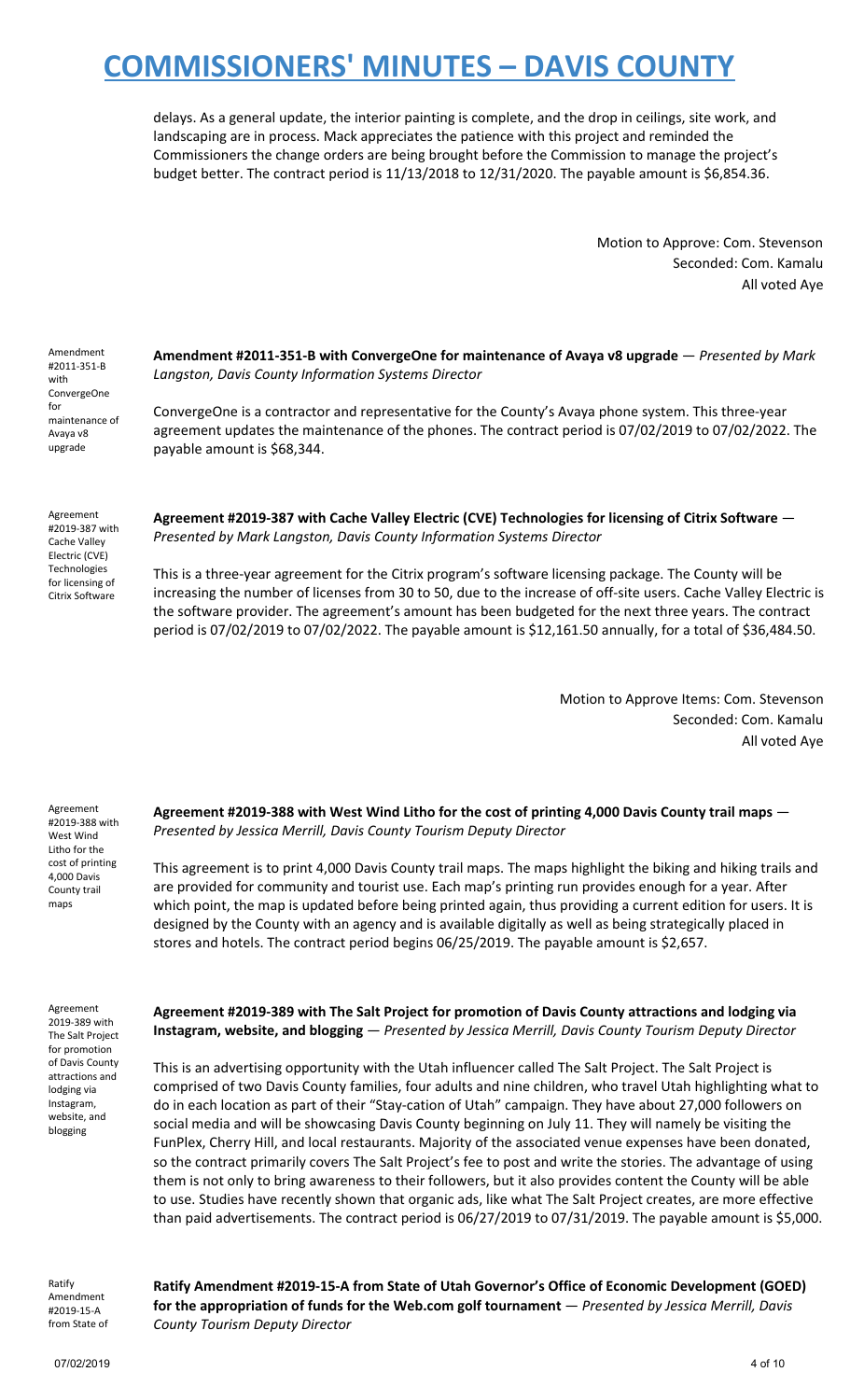Utah GOED for appropriation of funds for the Web.com golf tournament

This is to ratify the amendment from the Governor's Office of Economic Development (GOED) for the Web.com Utah championship golf tournament. It has been rebranded to be the Korn Ferry tournament. This last legislative session, additional funding was set aside for the most recent tournament that will now be passed on to Davis County via this amendment. The Korn Ferry event has been at Davis County for the past three years and next year will be the last. The contract period is 07/01/2018 to 06/30/2019. The amendment amount is \$350,000.

> Motion to Approve Items: Com. Kamalu Seconded: Com. Stevenson All voted Aye

Request Reappointment #2019-390 of the individuals to the TTAB

**Request Reappointment #2019-390 of the following individuals to the Davis County Tourism and Tax Advisory Board (TTAB): Terry Capener, Lagoon; Jansen Davis, Centerpoint Theatre; and Kenny Gertge, Rush Funplex** — *Presented by Jessica Merrill, Davis County Tourism Deputy Director*

This request is to reappoint Kenny Gertge from Syracuse's Rush FunPlex, Jansen Davis from the Centerpoint Legacy Theatre, and Terry Capener from Lagoon, to the Tourism, Tax Advisory Board (TTAB). All three individuals have previously served on the board and with their reappointment, it will have the required minimum of five members. It will also give them time to look for new board members. The contract period is 07/02/2019 to 12/31/2021. The appointment amounts are neither payable nor receivable.

> Motion to Approve: Com. Stevenson Seconded: Com. Kamalu All voted Aye

Grant Application #2019-391 with the UT Dept. of Public Safety for Emergency Management Performance Grant funding

**Grant Application #2019-391 with the Utah Department of Public Safety for Emergency Management Performance Grant funding** — *Presented by Lieutenant Jason Sorensen, Davis County Sheriff's Office*

This application is for a pass-through grant from the Federal Emergency Management Agency (FEMA) via Utah's Division for Emergency Management for the emergency management performance. The grant does require a 50 percent match that will be matched using employee salaries and benefits. The contract period is 07/01/2019 to 06/30/2020. The payable and receivable amount is \$65,600.

> Motion to Approve: Com. Kamalu Seconded: Com. Stevenson All voted Aye

Subgrantee Agreement #2019-392 with Safe Harbor Crisis Center for SSBG program FY19-20 funding for case management

**Subgrantee Agreement #2019-392 with Davis Citizens' Coalition Against Violence dba Safe Harbor Crisis Center for Social Services Block Grant (SSBG) program FY19-20 funding for case management 2019-392** — *Presented by Stephen Lyon, Davis County Grants Administrator*

This subgrantee agreement is for Safe Harbor's case management funding through a Social Services Block Grant (SSBG) for fiscal year (FY) 2019-20. The contract period is 07/01/2019 to 06/30/2020. The payable amount is \$16,050.

Subgrantee Agreement #2019-393 Safe Harbor for CDBG program FY19-20 funding for facility

**Subgrantee Agreement #2019-393 with Davis Citizens' Coalition Against Violence dba Safe Harbor for Community Development Block Grant (CDBG) program FY19-20 funding for facility improvements** — *Presented by Stephen Lyon, Davis County Grants Administrator*

This subgrantee agreement is for Safe Harbor's facility improvement funding through a Community Development Block Grant (CDBG) for fiscal year (FY) 2019-20. The contract period is 07/01/2019 to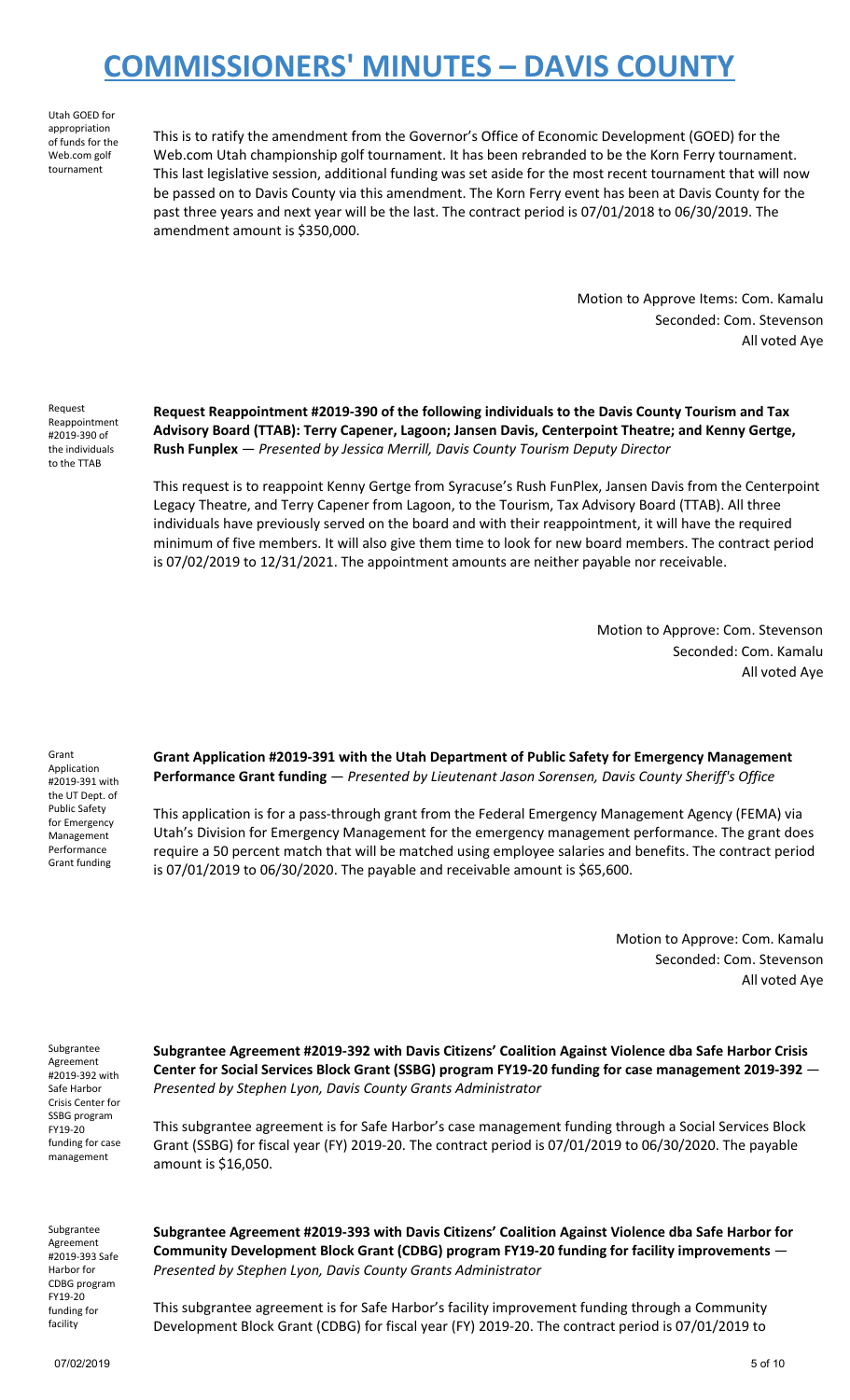improvements 06/30/2020. The payable amount is \$60,250.

Subgrantee Agreement #2019-394 with Utah Council for the Blind for SSBG program FY19-20 funding for the Teacher Trainer Program

**Subgrantee Agreement #2019-394 with Utah Council for the Blind for Social Services Block Grant (SSBG) program FY19-20 funding for the Teacher Trainer Program** — *Presented by Stephen Lyon, Davis County Grants Administrator*

This subgrantee agreement is for the Utah Council for the Blind's teacher training program funding through a Social Services Block Grant (SSBG) for fiscal year (FY) 2019-20. The contract period is 07/01/2019 to 06/30/2020. The payable amount is \$2,750.

> Motion to Approve Items: Com. Kamalu Seconded: Com. Stevenson All voted Aye

Interlocal Agreement #2019-395 with South Weber City for dispatch services

**Interlocal Agreement #2019-395 with South Weber City for dispatch services** — *Presented by Chief Deputy Andrew Oblad, Davis County Sheriff's Office*

This interlocal agreement is for dispatch services for South Weber City. The contract period is 07/01/2019 to 06/30/2020. The receivable amount is \$7,831.04.

Interlocal Agreement #2019-396 with South Weber City for law enforcement and bailiff services

**Interlocal Agreement #2019-396 with South Weber City for law enforcement and bailiff services** — *Presented by Chief Deputy Andrew Oblad, Davis County Sheriff's Office*

This interlocal agreement is for law enforcement and bailiff services for South Weber City. The contract period is 07/01/2019 to 06/30/2020. The receivable amount is \$221,880.

> Motion to Approve Items: Com. Kamalu Seconded: Com. Stevenson All voted Aye

Agreement #2019-397 with Asia Anders for training reimbursement **Agreement #2019-397 with Asia Anders for training reimbursement** — *Presented by Chief Deputy Andrew Oblad, Davis County Sheriff's Office*

Chief Oblad explained most of these training reimbursements are new hires in the Corrections Department. The contract period is 07/02/2019 to 07/02/2021. The receivable amount is \$11,970.12.

> Motion to Approve: Com. Kamalu Seconded: Com. Stevenson All voted Aye

Agreement #2019-398 with Tyrel Barney for training reimbursement

**Agreement #2019-398 with Tyrel Barney for training reimbursement** — *Presented by Chief Deputy Andrew Oblad, Davis County Sheriff's Office*

The contract period is 11/21/2019 to 11/21/2021. The receivable amount is \$11,970.12.

Motion to Approve: Com. Stevenson Seconded: Com. Kamalu All voted Aye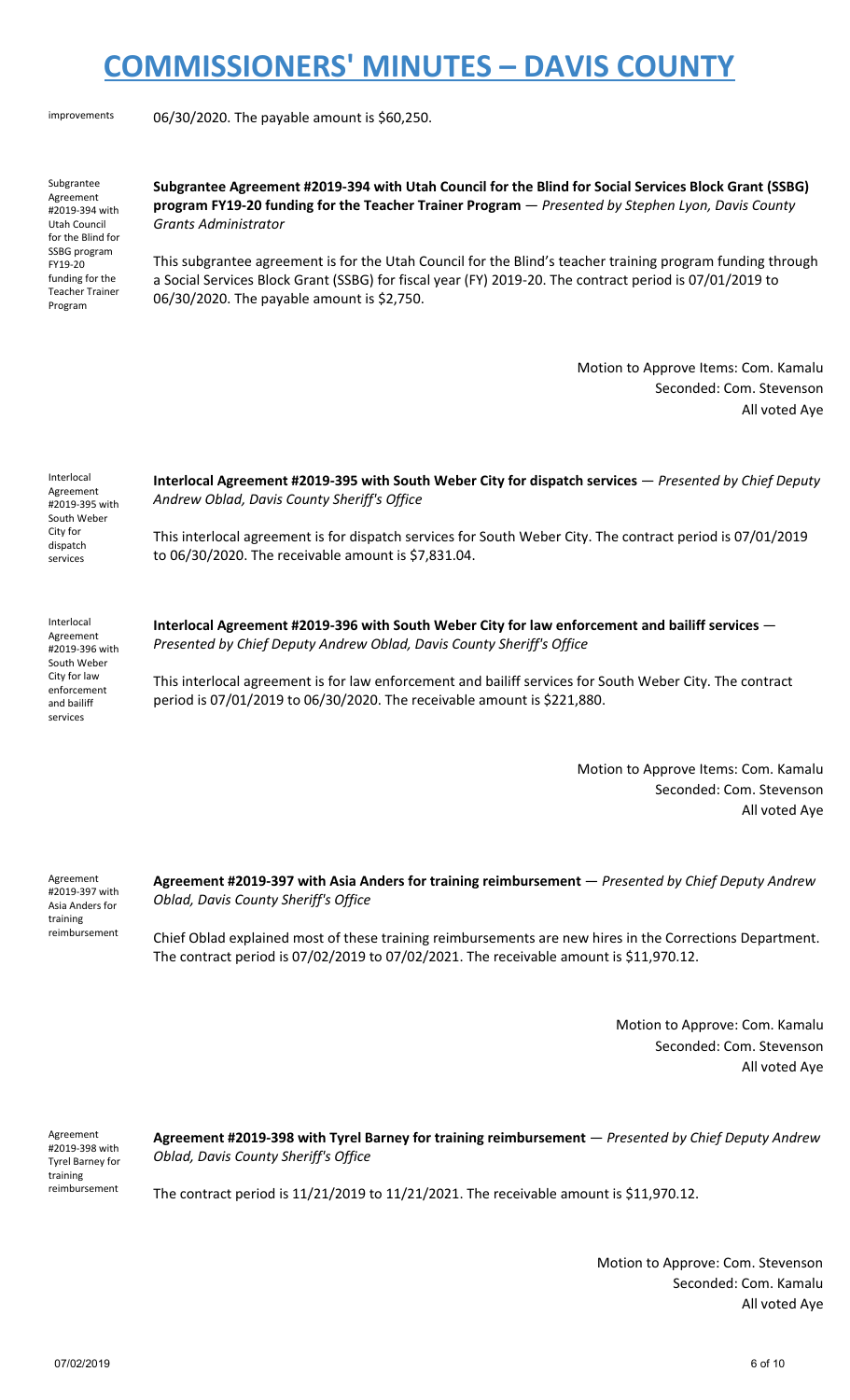Agreement #2019-399 with Andrew Christensen for training reimbursement

**Agreement #2019-399 with Andrew Christensen for training reimbursement** — *Presented by Chief Deputy Andrew Oblad, Davis County Sheriff's Office*

The contract period is 04/23/2019 to 04/23/2021. The receivable amount is \$11,970.12.

Motion to Approve: Com. Stevenson Seconded: Com. Kamalu All voted Aye

Agreement #2019-400 with Evan Sullivan for training reimbursement **Agreement #2019-400 with Evan Sullivan for training reimbursement** — *Presented by Chief Deputy Andrew Oblad, Davis County Sheriff's Office*

The contract period is 04/23/2019 to 04/23/2021. The receivable amount is \$11,970.12.

Motion to Approve: Com. Stevenson Seconded: Com. Kamalu All voted Aye

Agreement #2019-401 with Matthew Cottrell for training reimbursement **Agreement #2019-401 with Matthew Cottrell for training reimbursement** — *Presented by Chief Deputy Andrew Oblad, Davis County Sheriff's Office* The contract period is 04/23/2019 to 04/23/2021. The receivable amount is \$11,970.12.

> Motion to Approve: Com. Stevenson Seconded: Com. Kamalu All voted Aye

Agreement #2019-402 with Ivan Guzman-Robles for training **Agreement #2019-402 with Ivan Guzman-Robles for training reimbursement** — *Presented by Chief Deputy Andrew Oblad, Davis County Sheriff's Office*

The contract period is 07/02/2019 to 07/02/2021. The receivable amount is \$11,970.12.

Motion to Approve: Com. Stevenson Seconded: Com. Kamalu All voted Aye

Amendment #2015-326-K with the UT Dept. of Human Services to increase funds for the Evidence-Based First Psychosis Intervention Program

reimbursement

**Amendment #2015-326-K with the Utah Department of Human Services, Division of Substance Abuse and Mental Health to increase funds to Davis Behavioral Health (DBH) for the Evidence-Based First Psychosis Intervention Program treating youth and young adults at clinical high-risk for psychosis** — *Presented by Commissioner Lorene Miner Kamalu*

This amendment increases the pass-through funds to Davis Behavioral Health (DBH) for treating youth and young adults who are at clinical high-risk for psychosis. The contract period is 11/01/2018 to 06/30/2019. The pass-through amount is \$50,000.

> Motion to Approve: Com. Kamalu Seconded: Com. Stevenson All voted Aye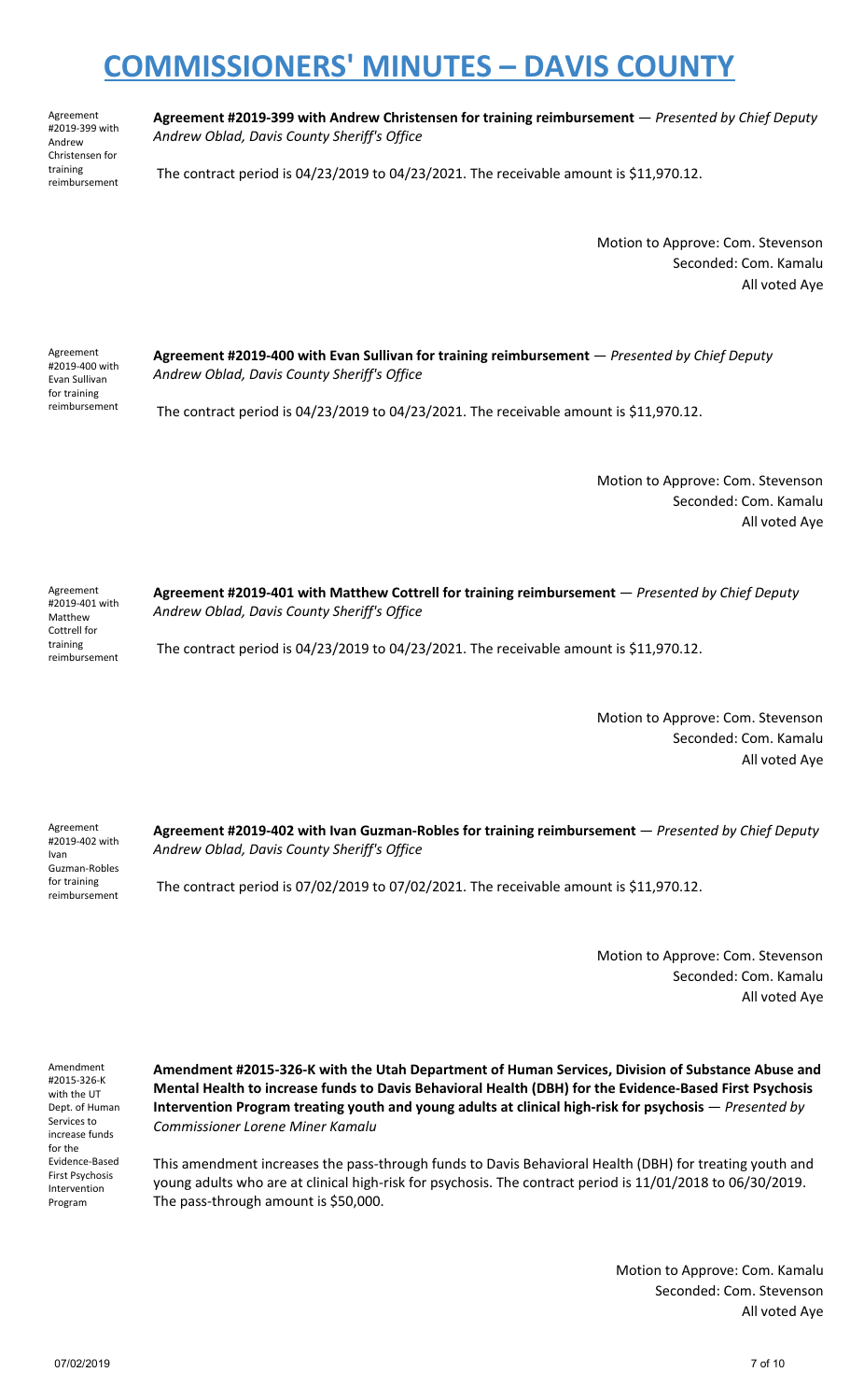Agreement #2019-403 with the UT Dept. of **Workforce** Services for implementation of the IGP pilot program

**Agreement #2019-403 with the Utah Department of Workforce Services for implementation of the Intergenerational Poverty Plan (IGP) pilot program** — *Presented by Commissioner Lorene Miner Kamalu*

This is for the Utah Department of Workforce Service's Intergenerational Poverty Plan (IGP) pilot program. The goal of the program is to assist individuals with getting and staying out of poverty. It is a pass-through amount to Open Doors. The contract period is 07/01/2019 to 06/30/2020. The pass-through amount is \$150,000.

> Motion to Approve: Com. Kamalu Seconded: Com. Stevenson All voted Aye

Agreement #2019-404 with the Professional Development Academy for the NACo Leadership Academy enrollment

**Agreement #2019-404 with the Professional Development Academy for the National Association of Counties (NACo) Leadership Academy enrollment for online training** — *Presented by Commissioner Randy B. Elliott*

This online leadership academy is offered through the National Association of Counties (NACo) and is available to elected officials and administrative officers. Commissioner Elliott will go through the course first to see if Davis County would benefit from participating. The County received \$1,500 off the cost through a scholarship discount. The contract begins 08/05/2019. The payable amount is \$495.

> Motion to Approve: Com. Stevenson Seconded: Com. Kamalu All voted Aye

Request #2019-405 to cancel the July 16, 2019, Davis County Commission Meeting

**Request #2019-405 to cancel the July 16, 2019, Davis County Commission Meeting due to lack of a quorum** — *Presented by Commissioner Randy B. Elliott*

This request is to cancel the Commission Meeting for July 16, 2019, because there will not be a quorum. The contract period is 07/16/2019 to 07/16/2019.

> Motion to Approve: Com. Elliott Seconded: Com. Kamalu All voted Aye

Commissioner Kamalu moved to recess to Board of Equalization. Commissioner Elliott seconded the motion. All voted Aye.

| <b>BOARD OF<br/>EQUALIZATION</b> |  |  |  |
|----------------------------------|--|--|--|
|                                  |  |  |  |
|                                  |  |  |  |

Property Tax Register

Property Tax Register matters were presented by Curtis Koch, Davis County Clerk/Auditor, as follows:

Under Auditor adjustments are six veteran tax abatements. Under Assessor adjustments is a report of personal property penalty waivers for late filing fees. Lastly, under Assessor corrections, are various Assessor initiated corrections.

> Motion to Approve: Com. Kamalu Seconded: Com. Stevenson All voted Aye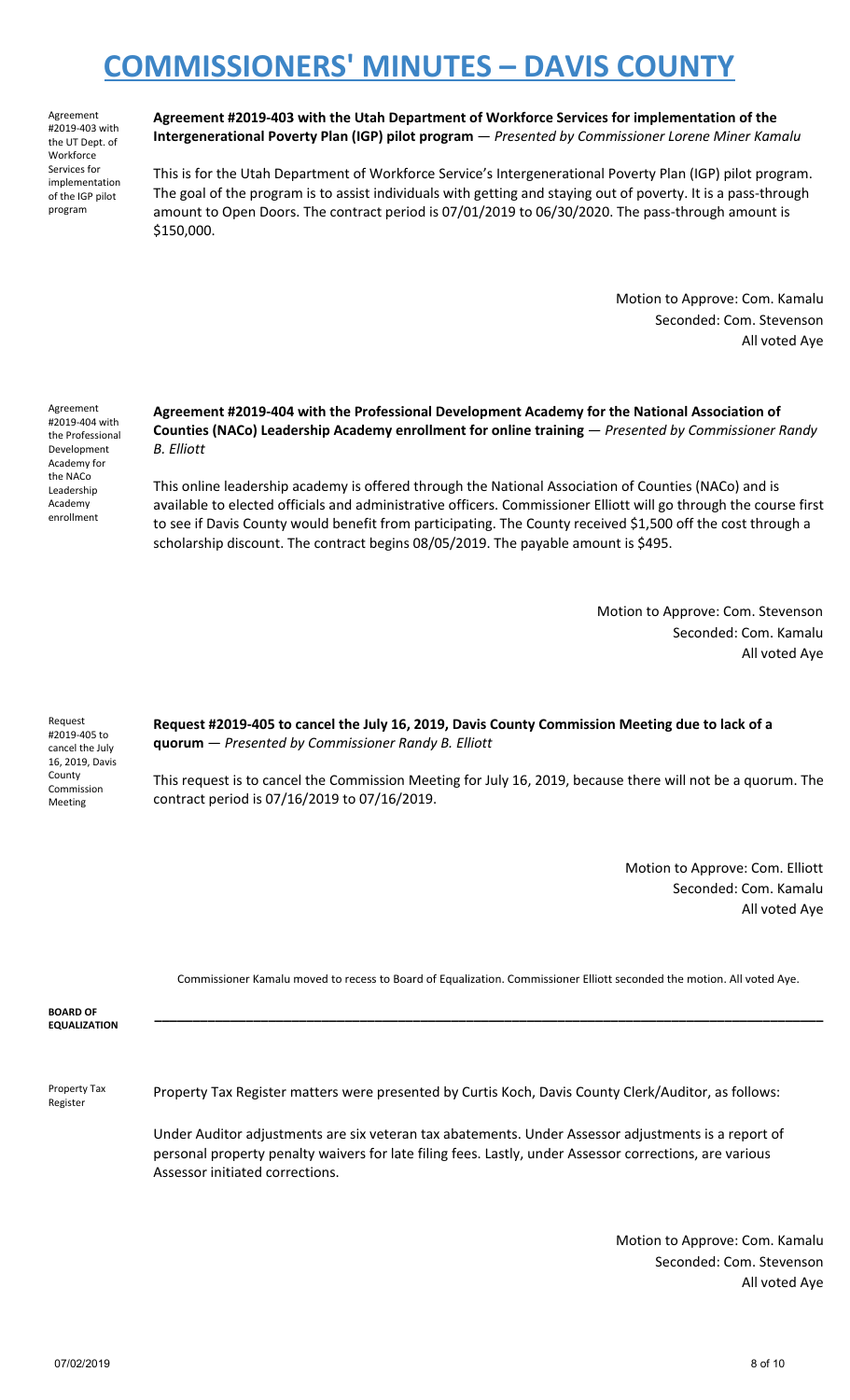Commissioner Kamalu moved to reconvene Commission Meeting. Commissioner Stevenson seconded the motion. All voted Aye.

**\_\_\_\_\_\_\_\_\_\_\_\_\_\_\_\_\_\_\_\_\_\_\_\_\_\_\_\_\_\_\_\_\_\_\_\_\_\_\_\_\_\_\_\_\_\_\_\_\_\_\_\_\_\_\_\_\_\_\_\_\_\_\_\_\_\_\_\_\_\_\_\_\_\_\_\_\_\_\_\_\_\_\_\_\_\_\_\_**

**CONSENT ITEMS**

#### Check Registers **Check Registers**

Check Registers were approved.

Motion to Approve: Com. Kamalu Seconded: Com. Stevenson All voted Aye

Indigent Hardship Abatement Register

#### **Indigent Hardship Abatement Register**

The Indigent Abatement Register for the following names were presented for approval:

Cathy Barlow

Mark H Wheeler

Motion to Approve Items: Com. Kamalu Seconded: Com. Stevenson All voted Aye

Commission Meeting Minutes

#### **Meeting Minutes**

Meeting Minutes for June 11 and June 18, 2019, and the Work Session Meeting Minutes from June 18, 2019, were presented for approval.

> Motion to Approve: Com. Kamalu Seconded: Com. Stevenson All voted Aye

**COMMISSION COMMENTS**

**Commissioners Elliott, Kamalu, and Stevenson** declined giving comments knowing they were tight on time.

**\_\_\_\_\_\_\_\_\_\_\_\_\_\_\_\_\_\_\_\_\_\_\_\_\_\_\_\_\_\_\_\_\_\_\_\_\_\_\_\_\_\_\_\_\_\_\_\_\_\_\_\_\_\_\_\_\_\_\_\_\_\_\_\_\_\_\_\_\_\_\_\_\_\_\_\_\_\_\_\_\_\_\_\_\_\_\_\_**

Commissioner Elliott invited other comments from the dais.

| Clerk/Auditor | Curtis Koch wished everyone a happy and safe Fourth of July. |
|---------------|--------------------------------------------------------------|
|---------------|--------------------------------------------------------------|

#### **CLOSED SESSION** Commissioner Kamalu motioned to adjourn to a closed session for reasons permitted under UCA § 52-4-205. Commissioner Stevenson seconded the motion. All voted Aye.

The closed session began at 10:46 a.m.

The Commission returned from closed session at 11:08 a.m. No action was taken.